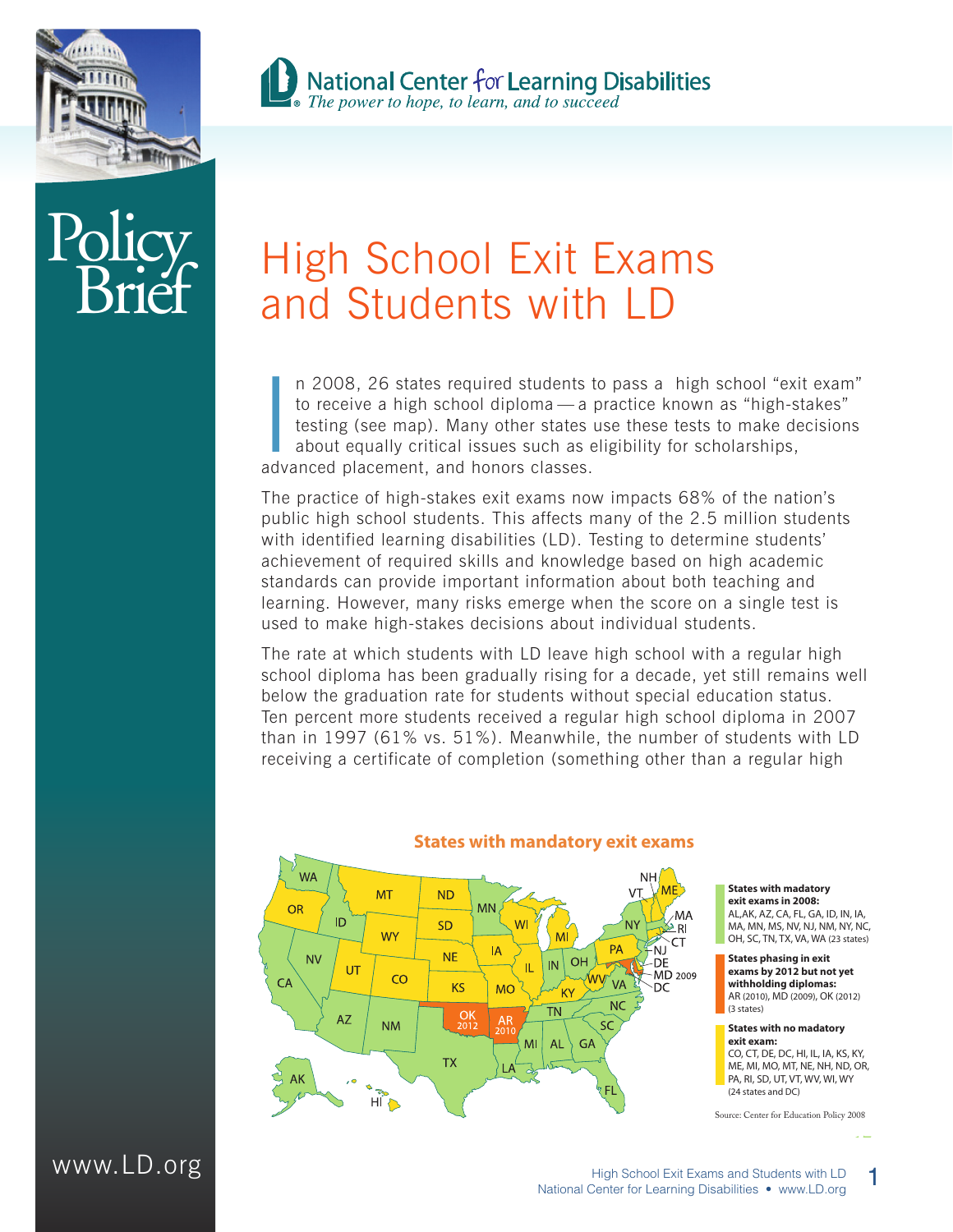



#### **How students with LD exit high school**

Source: www.IDEAdata.org, 2007 Child Count

school diploma) has increased dramatically over the past decade. Just 7% of students received a certificate in 1997; in 2007 that percentage doubled to 14%.

**The term "high-stakes" is used to describe tests that have high stakes for individual students. Such high-stakes testing is designed to hold individual students accountable for their own test performance. "System accountability," on the other hand, is aimed at holding the providers of education accountable — such as states, school districts, and schools.** 

**Many states use part of their exit exams to also satisfy federal system accountability requirements under the Elementary and Secondary Education Act (ESEA, currently known as No Child Left Behind). However, the ESEA does not require or encourage the results of state tests required for school accountability be used for making decisions about individual students.** 

It is likely that the increase in the number of states instituting these diploma options (i.e. alternative means of graduating from high school other than a regular high school diploma) such

#### **Alternative Pathways for Students with Disabilities**

**According to a 2009 survey conducted by the Center on Education Policy (www.cep-dc. org), 22 of the 26 states with mandatory exit exams also offer specific alternate pathways for students with disabilities. Fourteen states make available alternative assessments, including portfolio assessments or modified standardized tests, as pathways for students with disabilities who are struggling to pass exit exams while 11 states offer waiver options specifically for students with disabilities.** 

as a "certificate of completion" over the past decade is directly related to the high-stakes exit exams states are requiring all students to pass in order to receive a regular high school diploma. Since such exams pose difficulty for several groups of students, including students with disabilities, many states have developed alternative pathways (see box). Some alternatives are available to all students, while others are reserved only for students with disabilities. There is little research on the value of such alternative diplomas and certificates; however, many are not accepted by colleges and universities.

The National Center for Learning Disabilities believes education reform efforts are important and useful for all students, including students with LD. However, the proliferation of high-stakes exit exams, coupled with the expanding availability of alternate diploma options, threatens the long-term success of students with LD. As the nation's public schools are held more accountable for graduating all students to be college- and career-ready, care must be taken to ensure that policies support fully including students with disabilities.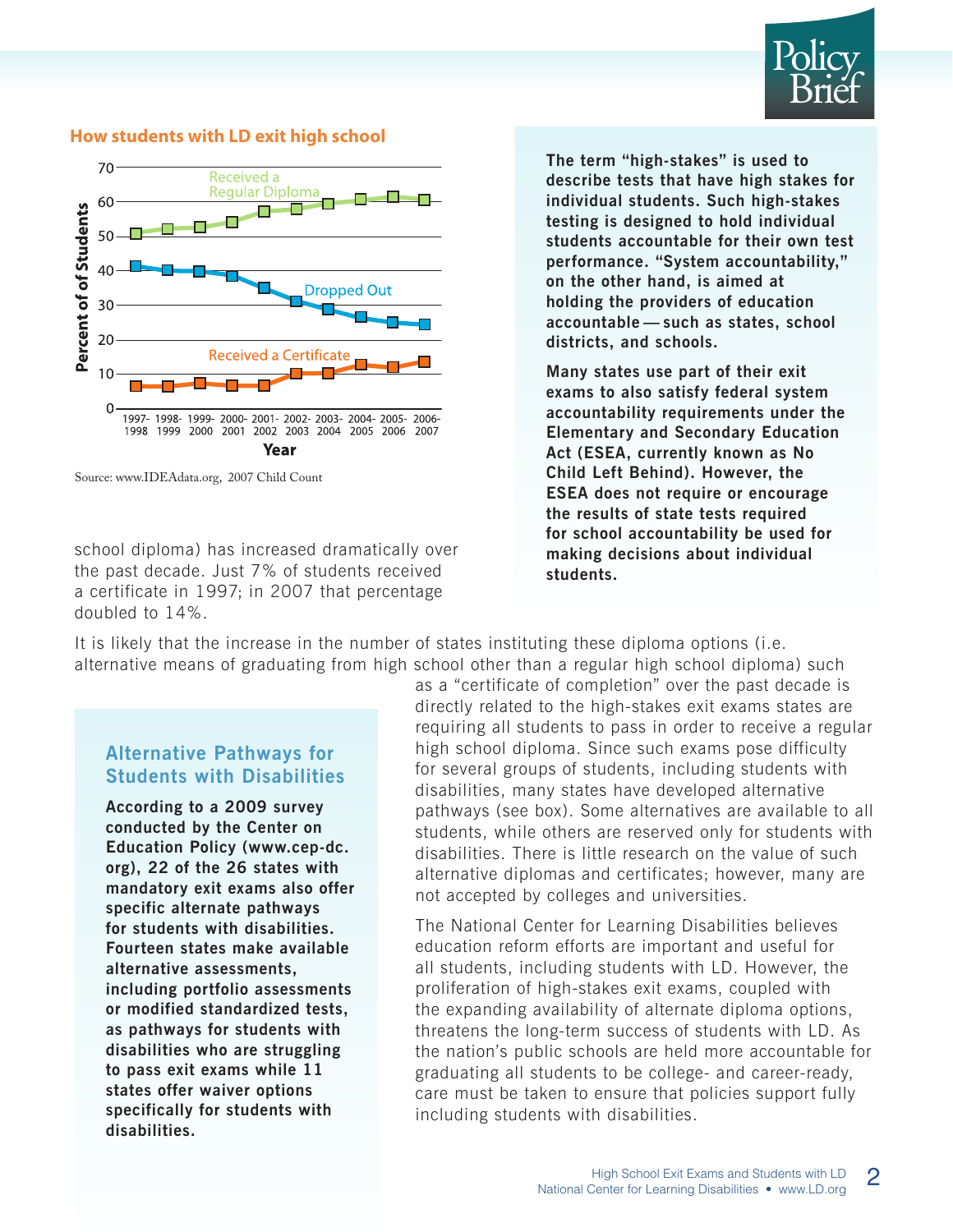

### Policy Recommendations

■ **Test Validity and Reporting.** Students with disabilities are often not included in the sample population used in test development nor are students with disabilities, when included, given appropriate testing accommodations. This results in a lack of test validity and the development of assessments that are, in fact, assessing the students' disability, not his or her ability. Assessments should be designed and validated so as to ensure that the normative sample includes students with disabilities using appropriate accommodations.

 Testing results should report both aggregated and disaggregated data and should be reported at the state, district, and school levels.

Graduation rates should also be reported in the aggregate and disaggregated by important student groups, including students with disabilities (IDEA-eligible) at the state, district and school levels. School and district graduation goals used for system accountability should include all students and apply equally to all student groups.

■ **Access to Accommodations.** Students with LD must have access to the same accommodations on the assessments that they use during instruction and routine classroom testing. Decisions about the accommodations to be provided on assessments is the sole responsibility of those involved in the formulation of the student's Individualized Education Program (IEP) or Section 504 Plan, generally a team consisting of the student, his or her parents, and appropriate school personnel. IDEA requires all states to have guidelines for the selection of appropriate assessment accommodations for students with disabilities. However, despite this requirement, test accommodations continue to be a source of both confusion and contention. Policies and procedures regarding test accommodations are uneven across states, and legal challenges continue to be brought on behalf of students who are being denied reasonable accommodations on high-stakes tests.

■ **Access to Remediation and Retesting.** Students who do not pass a high-stakes test should be provided meaningful opportunities for remediation, which is additional instruction to help improve their performance. High-stakes testing policies should include access to remediation. Remediation should focus on improving the student's knowledge and skill level as indicated by performance on the test, not merely on test-taking techniques. Students should have adequate opportunities to retake tests after receiving remediation.

■ **Parent and Student Involvement.** Parents and students should be given clear and accurate information about the assessment system, including accommodations, remediation, retesting, and appeals. The short and long-term effects of non-participation should be fully discussed with parents and students to ensure a complete understanding of the consequences of any large-scale assessment system. The implications of receiving an alternate diploma (such as a certificate of completion, modified diploma, etc.) should be fully explained to parents and students prior to any decisions regarding test participation.

■ **Limit on Use of High-stakes Tests.** Multiple measures of student performance should be used in the assessment system, and no one measure or test score should determine the educational future of students.

■ **Political and Administrative Considerations.** Considerations, such as how the inclusion of students with LD in high-stakes assessments will affect reporting of scores of schools and districts, must not be allowed to override the rights and needs of students with LD nor adversely affect the benefits of the students once included.